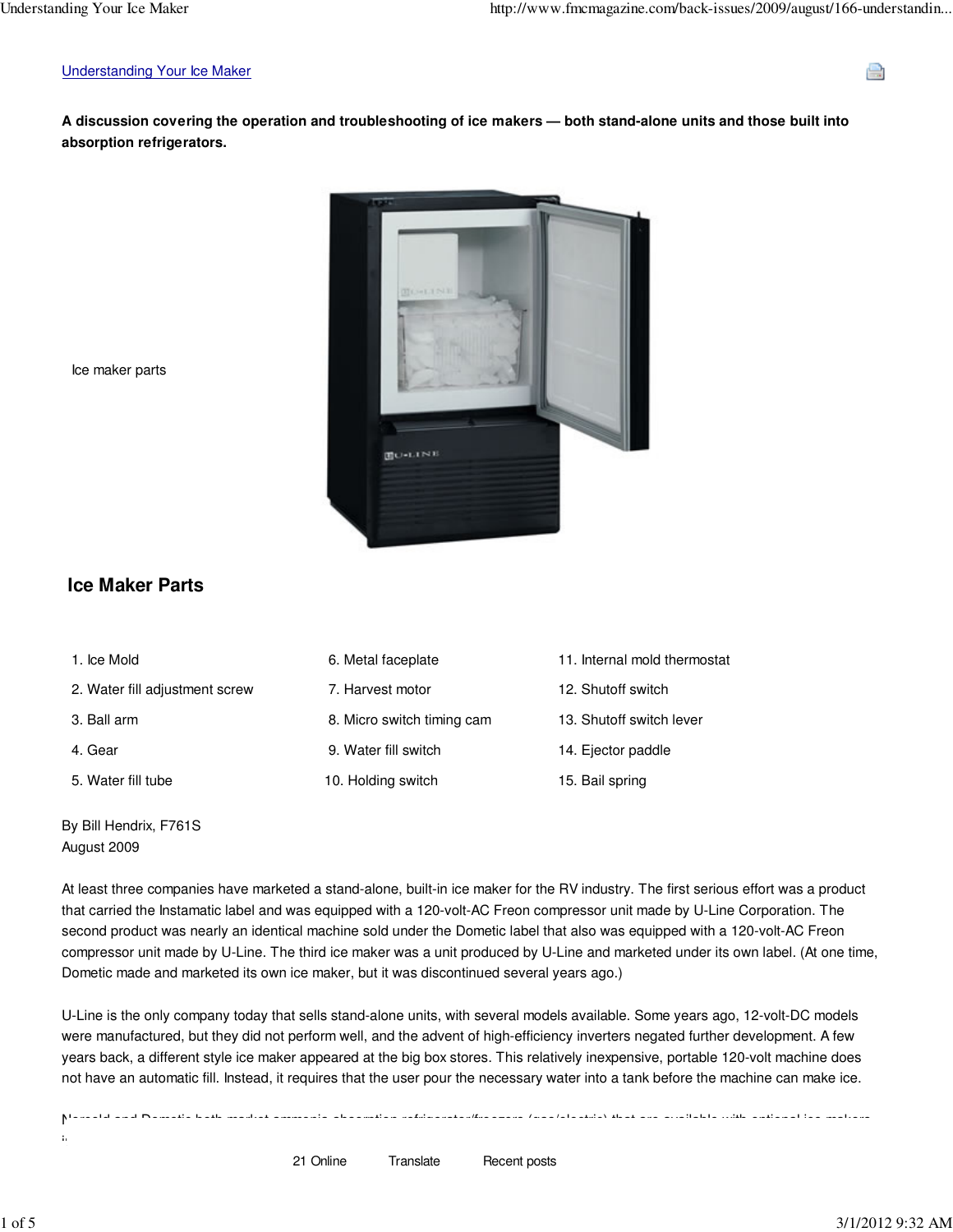environment. However, the harvesting part of the mechanism must still have 120-volt-AC current to operate. Dometic previously offered a model that had augmented freezer cooling supplied to the immediate area of the ice maker with the addition of a 120-volt-AC Freon compressor unit; however, the added cost of this style ice maker approached that of the stand-alone ice maker.

The amount of ice produced varies with the style of the machine. The stand-alone unit will produce the most ice, but it requires a constant supply of AC voltage to keep the freezer cold after the ice is made. A stand-alone machine can produce an ice harvest every 20 to 40 minutes, or 36 to 72 harvests per day. The compressor-augmented refrigerator, previously produced by Dometic, would do the next best job, with a harvest every 30 to 50 minutes. The absorption-only models (the most economical style ice maker) will produce the least amount of ice of the three styles, with a harvest every 90 minutes to three hours, or eight to 16 harvests per day.

Depending on the size of the "cubes" being made, each harvest will yield approximately 4 ounces of ice, so it would take four harvests to make a pound of ice. The term cube is used with reluctance for lack of a better word to describe the semi-cylindrical shape of the ice produced in the ice maker.

It should be noted that these ice production numbers are based upon my personal experience and do not represent the claims of the manufacturers. I have provided these figures only as an aid in comparing one style to another. Actual ice production of a particular unit may differ because of slight variations in individual components, ambient temperature, and ventilation. Also keep in mind that the ice maker must share cooling capacity with other heat loads. The cooling unit of the refrigerator has a limited capacity. It can extract only a certain amount of heat over a fixed period of time. The ice maker must therefore share that capacity with the balance of the items that need to be frozen. For instance, if you place an unfrozen article in the freezer, the cooling unit will be extracting heat from that item as well as from the unfrozen water, and thus more time will be required to freeze the water. Frequent door openings, extreme indoor and ambient temperatures, and poor-fitting door gaskets all can contribute to low — and slow — ice production.

The advantage of the absorption refrigerators with ice makers is that they do not require constant 120-volt-AC current, as the absorption cooling unit will keep the ice from melting; however, they do require 120-volt-AC current for three or four minutes while harvesting the ice out of the mold after the water is frozen. They also save the space in the galley that would be occupied by a stand-alone ice maker.

As stated earlier, the quantity of ice produced can vary widely. To measure ice production, remove about half the ice from the bin, cover the remainder with a paper towel, and count the number of cubes produced in a 24-hour period. Each harvest will yield either eight cubes of 3/4-inch width or 12 cubes of 1/2-inch width. Or you may count the number of fingers on the ejector paddle to determine the number of cubes per harvest. Dividing the number of cubes per harvest into the total number of cubes produced in 24 hours will give the number of harvests per day.

With very few electrical and cosmetic changes over the years, the ice maker mechanisms all function in the same manner. Here is a description of what happens during a complete ice maker cycle.

With water in the mold, the freezer cabinet temperature reduces the water temperature until the water freezes. The colder the mold, the faster the water will freeze. The internal mold thermostat — made to close at 15 degrees Fahrenheit and to open at 48 degrees Fahrenheit — reacts to the appropriate mold temperature. This closes the contact points, which passes current to the harvest motor and the 165-watt mold heater. The harvest motor turns a gear that rotates the micro switch timing cam, which in turn rotates the ejector paddle. The motor stalls out as the ejector paddle fingers contact the ice awaiting the mold heater to warm the bottom of the mold and loosen the ice. The harvest motor is a "stall" or "hertz" type motor that is designed to stall out under power without burning out its windings.

When the ice loosens, the motor begins rotating the cam and paddle, moving the ice out of the mold, tripping the holding switch, turning off the mold heater, lifting the bail arm, and pushing the ice out and over to dump into the ice bin. The cam and paddle continue to rotate, lowering the bail arm. If the bail arm hits ice on its way back to its resting place, this will signal that the ice bin is full, which keeps the shutoff switch open to prevent the start of another ice cycle.

allowing water to flow into the mold. This will thereby warm and reset the mold temperature thermostat. The residual warmth of the

21 Online Translate Recent posts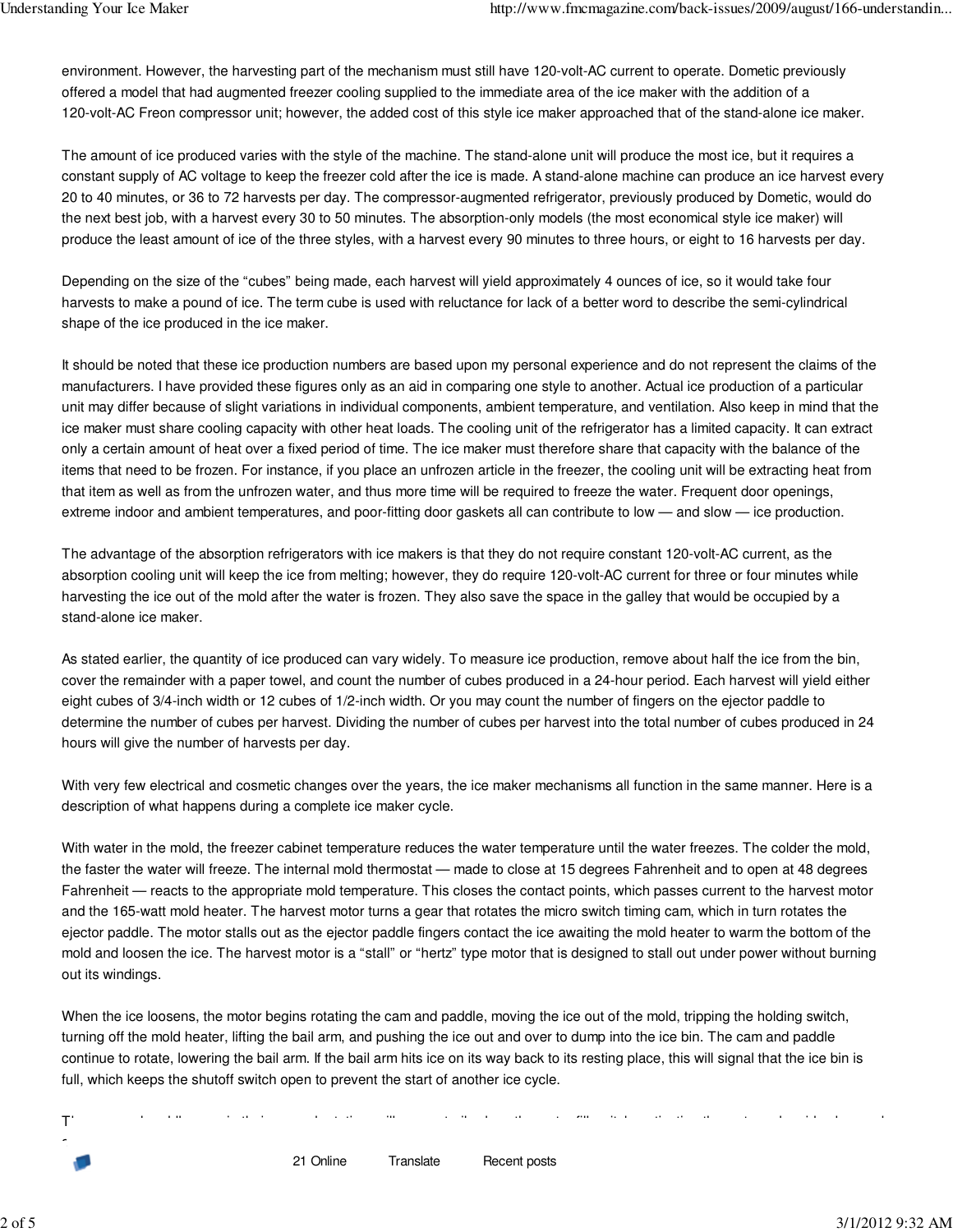mold heater also aids this process. Completing the cycle, the paddle comes to rest at the 9 o'clock position as the cam relieves the holding switch to turn off the motor and await a new command from the thermostat to start another harvest cycle after the water is frozen.

### **Troubleshooting**

When the machine fails to produce ice, a few basic elements should be investigated:

## **1. Is the freezing compartment cold enough?**

If the temperature isn't below 15 degrees Fahrenheit inside the freezer, the ice maker is not going to produce any ice. The water may freeze, but the internal thermostat will not start a harvest cycle until the mold temperature is below 15 degrees. A temperature of 0 to 10 degrees Fahrenheit would be favorable for acceptable production. An insufficiently low freezer temperature could be caused by a host of problems with the refrigerator, and a trip to a service center might be in order. For models with a compressor, check to see that the compressor and fan are operating and investigate whether lint has accumulated on the condenser. If the condenser can't get rid of the heat, it cannot operate efficiently. Clean it with a vacuum if it is dirty. The freezer cabinet thermostat for the ice maker controls the current to the fan and compressor. Some models have an adjustable thermostat, and those are normally difficult to access, for obvious reasons.

## **2. Is water filling the ice mold?**

Use a flashlight to see whether water is being delivered to the mold. No water, no ice. There may be a blocked filter in the water supply line, an obstructed flow control washer at the water solenoid valve, an inoperative water valve, or a bad water valve micro switch. Totally defrost the freezer to ensure that the fill tube is not obstructed with ice or frost. If there is a shutoff valve for the ice maker, be sure it is open.

## **3. Is ice present in the mold, but the mechanism fails to initiate a harvest cycle?**

Again, look with a flashlight. This is the toughest situation to diagnose, as there may be multiple problems involving the two other micro switches, the internal mold thermostat, and the harvest motor. All of these items must join hands at the appropriate time to initiate and to complete the harvest cycle. One interruption and the entire process will break down.

## **4. Are the cubes too small, or are they all linked together?**

This is caused by the duration adjustment of the water valve micro switch and is an easy problem to fix. Remove the white square cover on the front of the mechanism, using the coin slots on the edges to pop it loose. There is an adjusting screw on the metal faceplate with "+" and "-" marks indicating the direction to make the adjustment. Turn the screw only one full revolution, and observe future harvests. A second or third adjustment might be necessary.

You may be tempted to remove the metal faceplate from the mechanism in an attempt to check out the micro switches, the motor, or the thermostat. Should you do so, be forewarned that there is an excellent chance that you will not be able to reassemble it correctly. Also, don't forget that behind the faceplate are connections that are "hot" with 120 volts AC if you neglect to disconnect the electricity and/or turn off the inverter. In addition, when you remove the faceplate, the spring that holds the bail arm will probably fly across the room. If you can find it, three hands may be needed to hold the spring and raise the bail arm while the ejector paddle is rotated to mesh with the cam (without bending the shutoff switch lever as the faceplate is pushed into place), also nesting in the end of the bail arm. Are you getting the picture? I am suggesting that you do not remove this plate.

Aside from checking the water path, determining the presence of 120 volts AC at the receptacle, cleaning the condenser, and defrosting regularly, there isn't much else you can do to repair a faulty unit unless you are very mechanically inclined. However, being able to supply reliable information to the technician relative to what is and isn't happening will shorten the diagnosis time. Repair time often is quite lengthy, as the technician will need to test the unit through a few complete cycles, which may take several hours. If additional action is necessary, more test time may be involved. The technician need not be standing there waiting all this time, but your ice maker will have to be there. If the ice maker is in your motorhome, then your motorhome will be tied up for that period of time as well. Plan to leave it for a few days.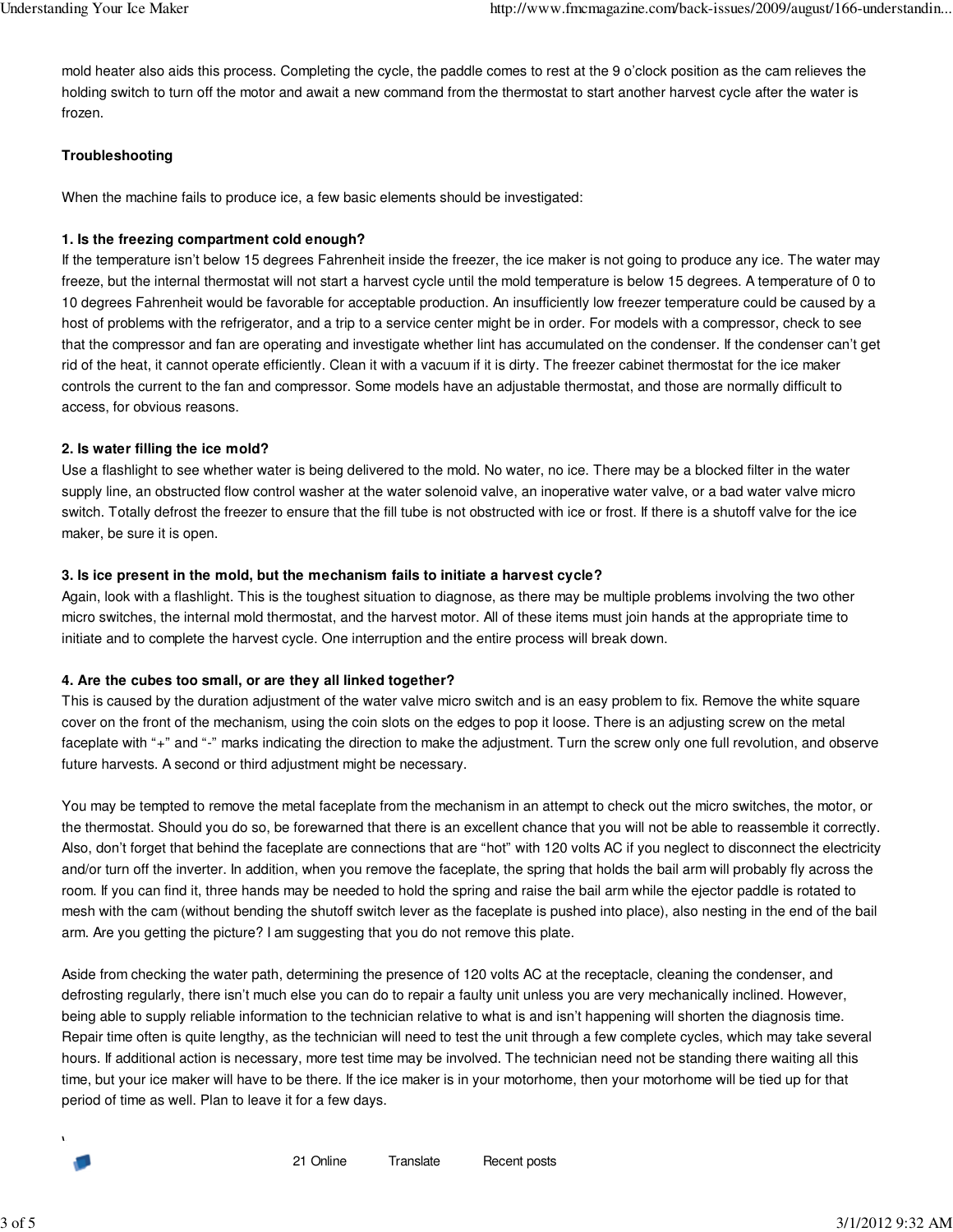the cost of replacing the mechanism, whereas estimating the repair costs usually involves a large variable. Carefully weigh your decision to repair, as replacement might well be the wiser choice.

Should you detect black flakes in the ice, take this as a signal the mold coating is deteriorating. This coating consists of a nonstick material, such as Teflon, that allows the ice to release from the mold with a minimum of pressure from the ejector paddle. It also protects the zinc alloy mold casting from oxidation. When the coating begins to loosen from the mold, little pieces may tear off and come out with the ice. The mold can be replaced, but the mechanism must be totally disassembled, and the additional labor will outweigh the price of a complete mechanism.

#### **Other Notes**

If you temporarily need a little extra freezer space, don't forget the ice maker. A small package will keep very nicely in the bottom of the ice bin and still allow ice production. However, you should never store articles on top of the ice unless you raise the bail arm. Failure to do so may obstruct movement of the arm during the next harvest cycle, and this could damage the unit. Because moisture is introduced into the freezing compartment from the water flowing into the ice mold, frost is going to accumulate, and only one model is available with automatic defrost. (See sidebar for Dometic NDA 1402 Sidewise model.) Periodic defrosting will be necessary at a frequency influenced by the humidity, the amount of ice produced, and how often the door is opened. The weight of the ice, the frosting, and the time span eventually will make the ice in the lower section of the ice bin all stick together. Break up or discard this chunk during defrosting.

For winter storage, it is best to remove the water lines from both the inlet and outlet sides of the water valve. Allow the lines to drain into a cup or a towel. Introducing antifreeze into the ice maker is a disaster. It takes an eternity to get the stuff out of the system, since only a few ounces of water will flow through with each cycle, and usually disassembly is necessary to flush the complete water path adequately.

Be sure to leave the freezer or ice maker door ajar when storing the motorhome — even if only for a few days. Warm, humid air trapped in the cabinet can corrode the switches and other mechanical parts, inviting a failure.

Understanding how your ice maker functions should add to the satisfaction you derive from this unit and help to keep it operating properly and most efficiently.

## Notes About Dometic Sidewise Model

The functions of the ice maker in Dometic's NDA 1402 Sidewise refrigerator/freezer are a bit different as related to ice delivery through the door. This refrigerator has an automatic defrost feature that will minimize the need for the owner to manually defrost. You may note, however, that the owners manual does not claim that the freezer is "frost free." Dometic took great care to position the defrost heaters in a way that they would not overheat the ice maker area, as that would severely affect ice production. Under some circumstances, frost will build in the very upper chamber of the freezer. If frost is allowed to accumulate behind the ice bin and the rear plate, it can stop the movement of the cube selector lever, and only crushed ice will be delivered. The remedy, of course, is to get rid of the frost or ice that is causing the problem.

Remove the ice bin and, with a flashlight, inspect behind the curved slot in the rear plate where the auger drive motor is housed. Any ice or frost present in that area could prevent the selector rod from moving upward to the "cube" position. Totally defrost this area until the cube selector works again.